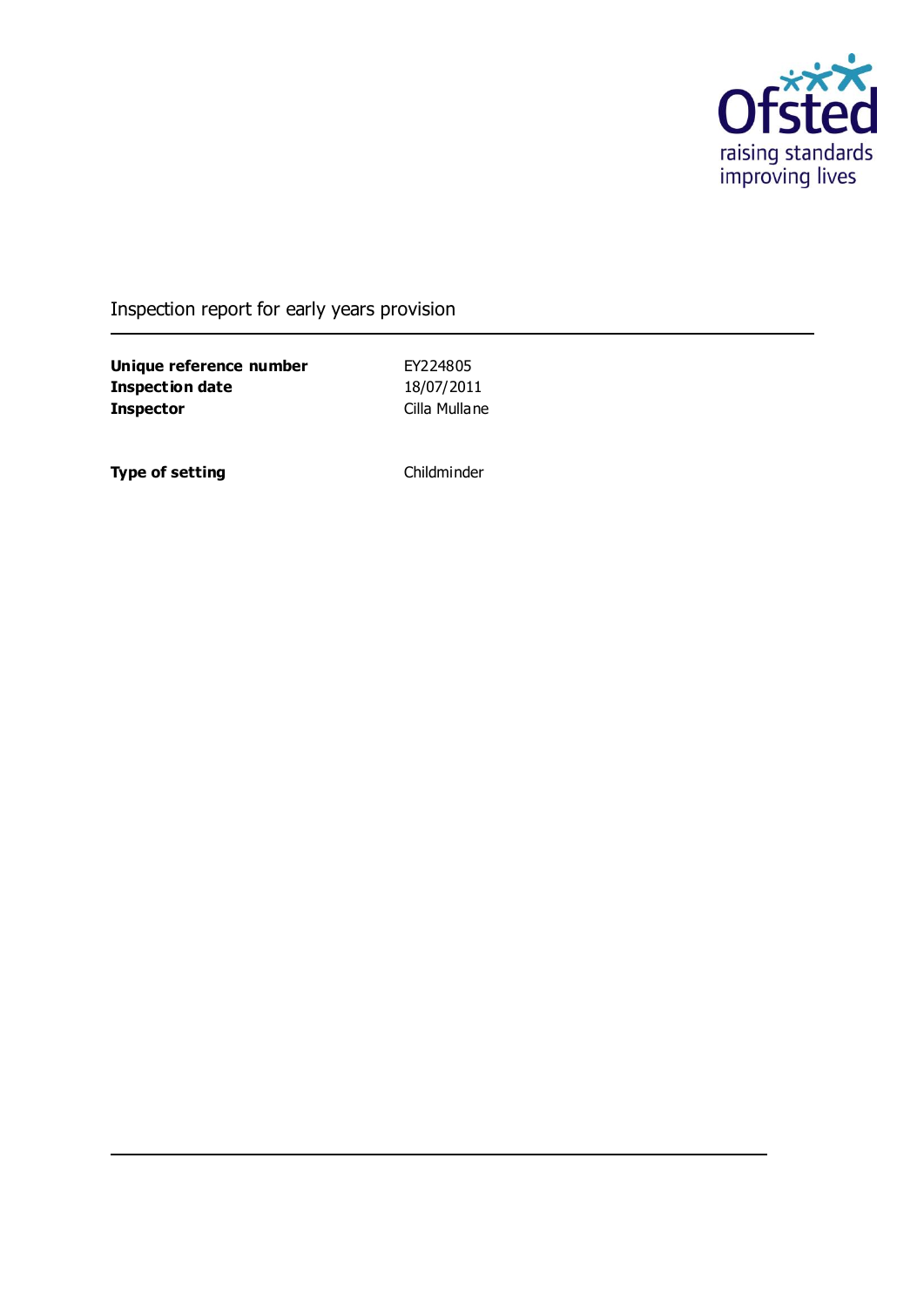The Office for Standards in Education, Children's Services and Skills (Ofsted) regulates and inspects to achieve excellence in the care of children and young people, and in education and skills for learners of all ages. It regulates and inspects childcare and children's social care, and inspects the Children and Family Court Advisory Support Service (Cafcass), schools, colleges, initial teacher training, work-based learning and skills training, adult and community learning, and education and training in prisons and other secure establishments. It assesses council children's services, and inspects services for looked after children, safeguarding and child protection.

If you would like a copy of this document in a different format, such as large print or Braille, please telephone 0300 123 1231, or email enquiries@ofsted.gov.uk.

You may copy all or parts of this document for non-commercial educational purposes, as long as you give details of the source and date of publication and do not alter the information in any way.

T: 0300 123 1231 Textphone: 0161 618 8524 E: enquiries@ofsted.gov.uk W: [www.ofsted.gov.uk](http://www.ofsted.gov.uk/)

© Crown copyright 2011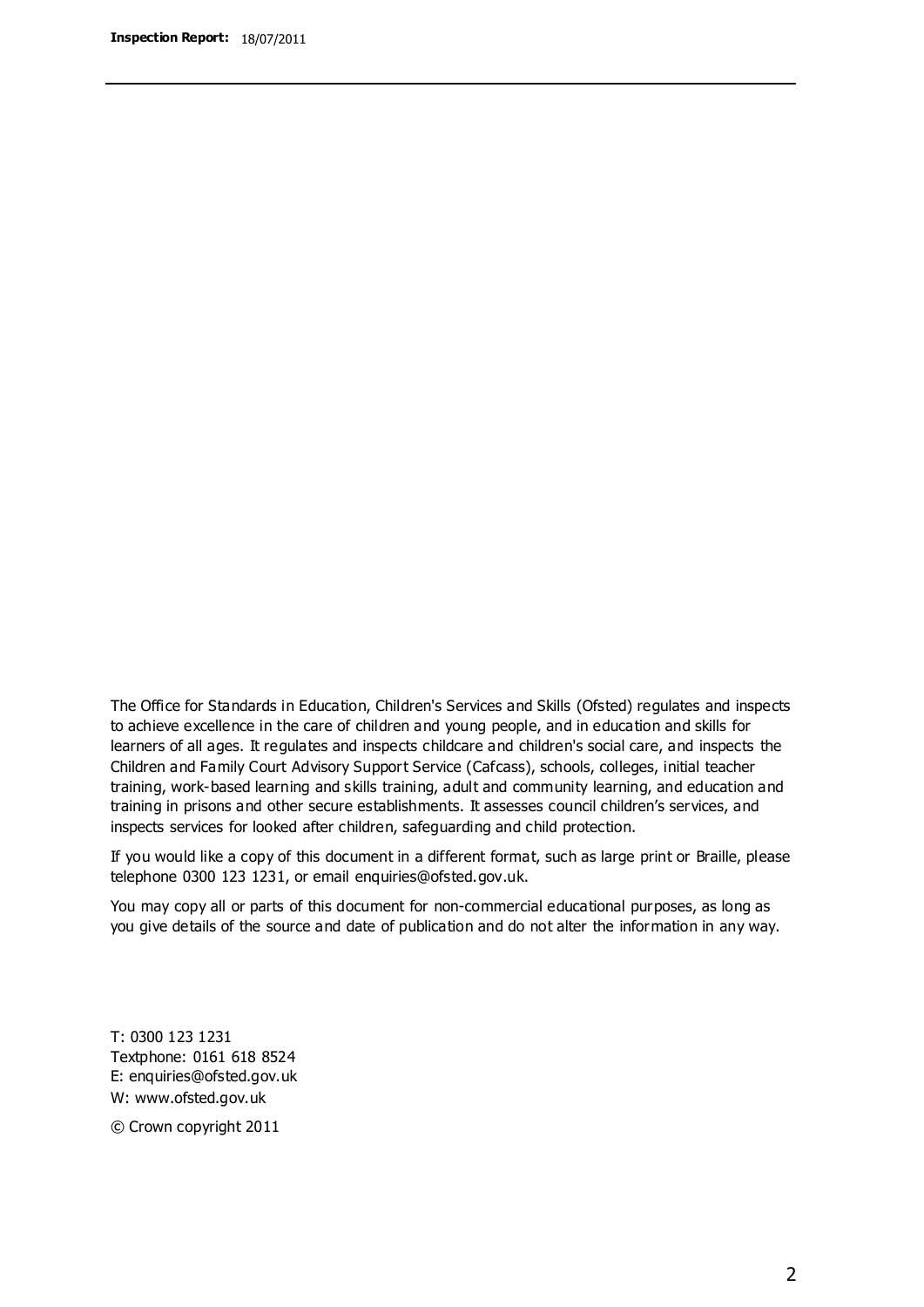### **Introduction**

This inspection was carried out by Ofsted under Sections 49 and 50 of the Childcare Act 2006 on the quality and standards of the registered early years provision. 'Early years provision' refers to provision regulated by Ofsted for children from birth to 31 August following their fifth birthday (the early years age group). The registered person must ensure that this provision complies with the statutory framework for children's learning, development and welfare, known as the *Early* Years Foundation Stage.

The provider must provide a copy of this report to all parents with children at the setting where reasonably practicable. The provider must provide a copy of the report to any other person who asks for one, but may charge a fee for this service (The Childcare (Inspection) Regulations 2008 regulations 9 and 10).

The setting also makes provision for children older than the early years age group which is registered on the voluntary and/or compulsory part(s) of the Childcare Register. This report does not include an evaluation of that provision, but a comment about compliance with the requirements of the Childcare Register is included in Annex B.

Please see our website for more information about each childcare provider. We publish inspection reports, conditions of registration and details of complaints we receive where we or the provider take action to meet the requirements of registration.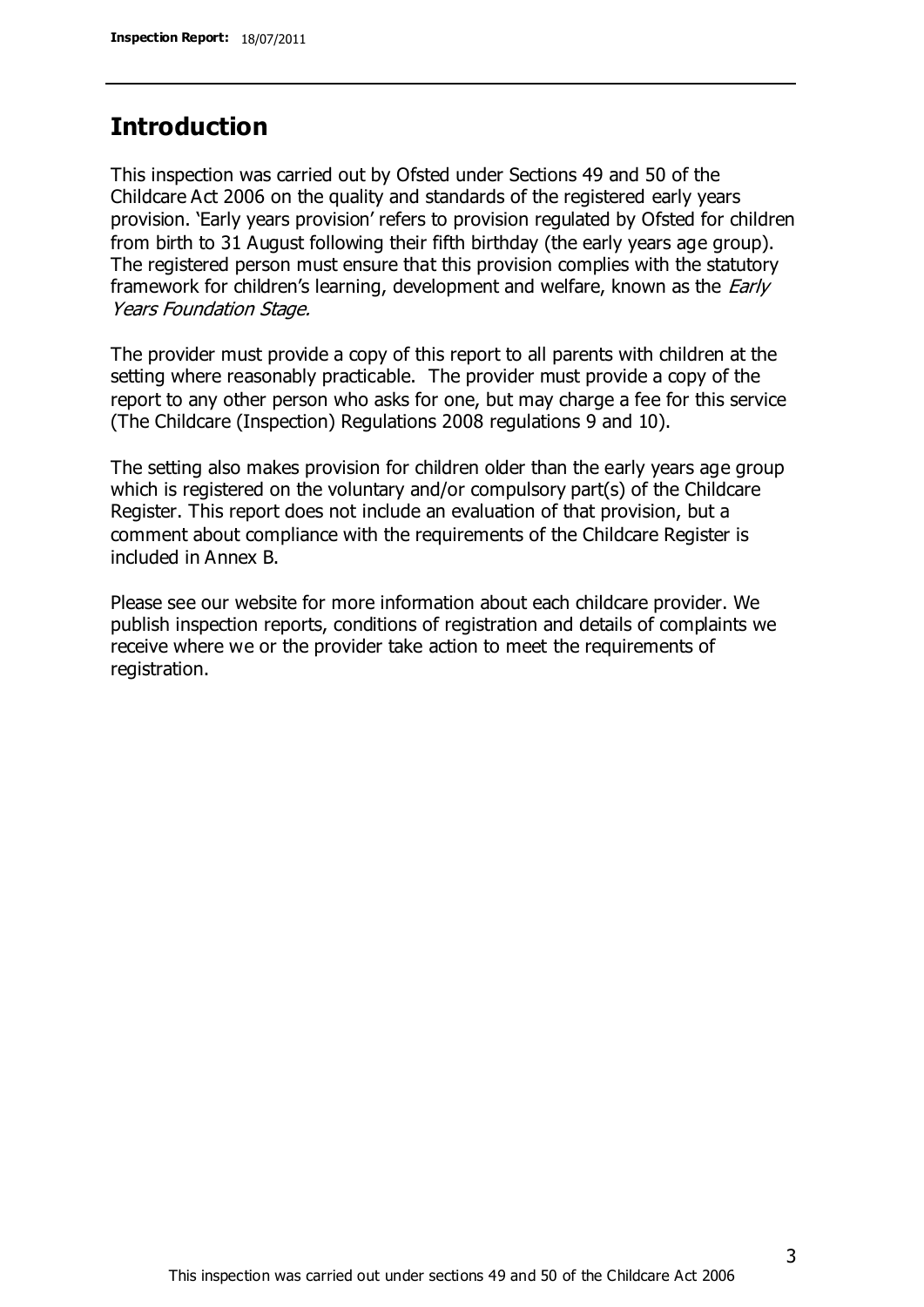## **Description of the childminding**

The childminder was registered in 2002.

She lives with her husband and two children in a house in a residential area of Canterbury. The whole of the childminder's house is used for childminding and there is a fully enclosed garden for outside play. The childminder's husband assists with childminding on a full time basis. There is a toilet on the ground floor, and one section of the garden is level with the ground floor. The art and craft room in the garden is accessed by a flight of steps. The childminder is registered to care for 10 children aged under eight years when working with an assistant, six of whom may be in the early years age range. They currently care for nine children in the early years age range on a part time basis. She is registered on the Early Years Register and both the compulsory and voluntary parts of the Childcare Register. She and her assistant walk or drive to local schools to take and collect children. The childminder attends the local toddler group. The family has a dog.

## **The overall effectiveness of the early years provision**

Overall the quality of the provision is good.

The welfare of children is well promoted: they can play freely and safely, and they learn to care for their own safety and hygiene independently. They make good progress due to the childminder's effective planning to meet individual needs, and her response to children's interests. Children feel welcome in the childminder's home, and especially enjoy a variety of experiences in the inviting garden and art and craft workshop. Strong relationships with parents enable them to be fully involved in their children's care and learning. The childminder's practice is inclusive for children and their families, and effective self evaluation has highlighted an area for improvement to be learning more about supporting children with special educational needs and/or disabilities and helping children to further value diversity. Many improvements have benefitted the children since the last inspection, and the childminder demonstrates a good ability to maintain continuous improvement.

# **What steps need to be taken to improve provision further?**

To further improve the early years provision the registered person should:

help children to learn to respect and value all people and learn to avoid  $\bullet$ misapprehensions and negative attitudes towards others, with particular regard to people with special educational needs and/or disabilities.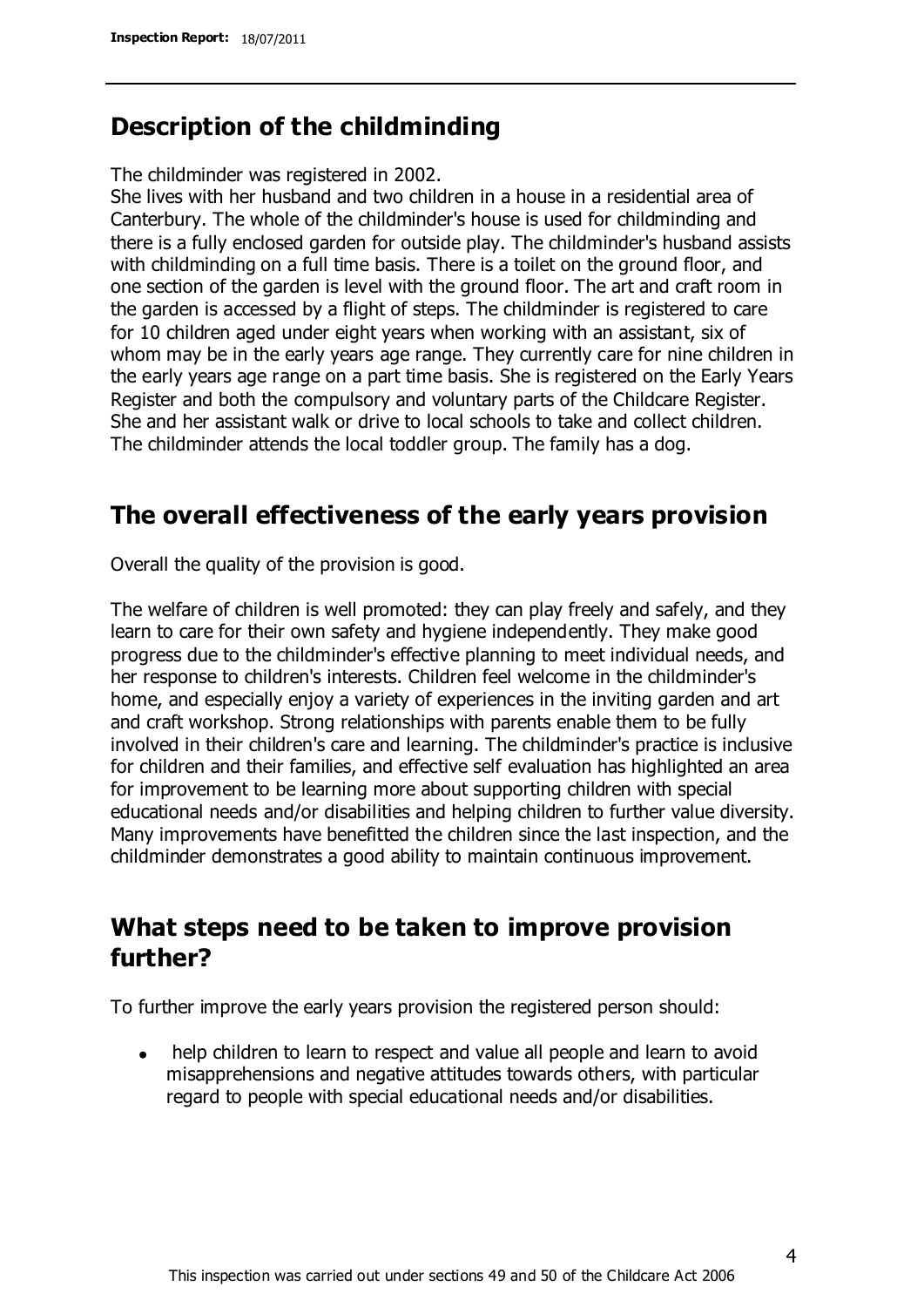# **The effectiveness of leadership and management of the early years provision**

Children's welfare is very well promoted. Both the childminder and her assistant keep up to date with safeguarding training, and are knowledgeable about procedures. Thorough safety risk assessments show that the childminder considers all aspects of the children's environment, they are reviewed regularly, and appropriate action is taken to minimise any identified risks. As a result children are able to make the most of their play and outings, moving around safely and freely.

The childminder promotes inclusive practice: all children participate fully, and activities are tailored to individual needs. They are starting to understand the needs of others, and are kind to one another. The setting's policies and procedures are available to all parents and understood by the childminding assistant. The childminder has some knowledge and experience of working with children who have special educational needs and/or disabilities, but wants to build on this through attending training. She also recognises the importance of providing greater opportunities for children to learn to value those who have additional needs.

The environment indoors is well organised to enable children to initiate their own play, with good use made of the space, including a cosy corner with cushions under the stairs, where children take books to have a quiet few minutes. Outside, the garden is really inviting, with different areas for different activities. They can enjoy role play outdoors in all weathers, as this area is covered. The workshop houses art and craft resources, and children can start a creation, play outside, and return to complete their work at a later time, knowing it won't be cleared away.

Good use of self evaluation results in improvements to outcomes for children. For example, the childminder has compiled small folders with children's contact details, with photographs, to take in the car and on outings, so that they can be cared for according to their individual needs in case of an emergency.

Parents are very well informed about all aspects of the childminding service. Use of an online system allows parents to log on safely and view their child's daily diary, to view photographs and leave comments, to see notes about their children's progress and achievements, and to read and sign policies and permissions. Parents' views are sought and respected. Their comments show their appreciation of good communication, professionalism and caring attitude.

The childminder has developed good links with other settings attended by the children. As a result, information regarding children's progress is shared, promoting good continuity of care. For example, the childminder uses information from playgroup to build on their interests and achievements, and then plans activities to further stimulate and challenge children. Where children are in reception classes at school, the childminder liaises well with their teachers and maintains good communication with parents, so they can involve their children in a meaningful chat about their school day.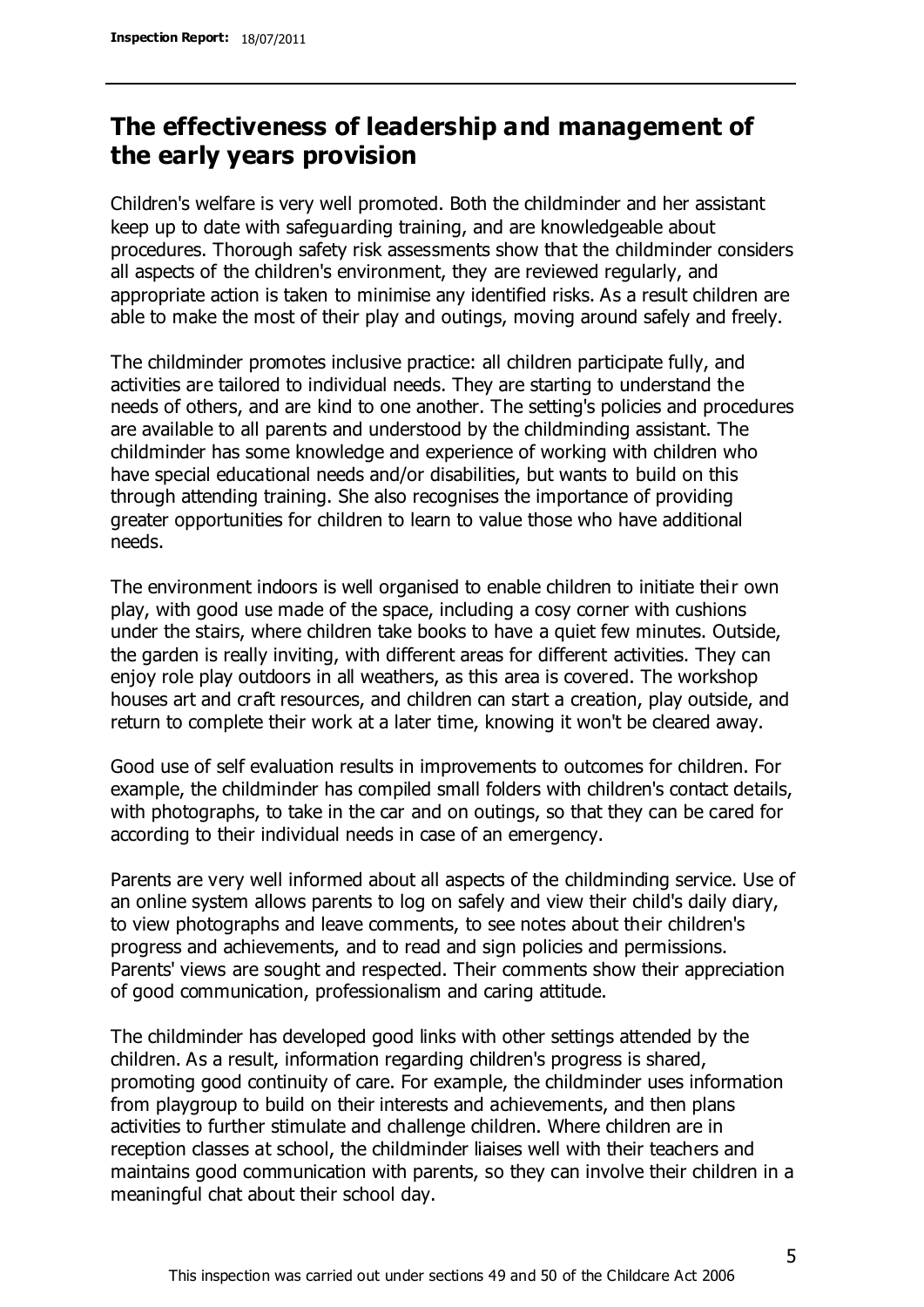# **The quality and standards of the early years provision and outcomes for children**

Children very much enjoy their play and learning as the childminder is quick to respond to their interests, and uses observations well to plan suitable next steps to help them make progress. The childminder is skilled at building on children's interests. An activity about pirates leads to borrowing children's metal detectors to find hidden 'treasure' in the garden. The balance of adult led and child initiated play holds children's interest and they are keen to take part and learn. Children show that they very much enjoy their time at the childminding setting. They are excited and eager to tell parents the highlights of their day.

Children are getting a good basis in their speech and language development: the childminder draws their attention to the sounds of letters and words, helping them to understand that words have meaning, giving them skills for the future. Children add and subtract during relevant activities: they help prepare for a snack, opening the drawer and working out how many bowls they need for the number of children present. Children gain an understanding of their local community through varied outings, and are starting to learn about the wider world and to value diversity. For example, they are fascinated by the globe, and are able to find Poland, knowing it starts with a 'P'.

The youngest children show they feel very safe with the childminder by snuggling up as they wake from a sleep, making eye contact and trying to join in songs with her. Children understand their boundaries and behave well. Positive behaviour management techniques encourage good behaviour. Children ask if they deserve a sticker, showing that they understand the rules. They are spontaneously kind to one another, showing a good understanding of the effect of their behaviour on others, sharing toys because 'I don't want him to be sad'. They also say 'thank you' and 'that's alright' without prompting.

Children know how to wash their hands effectively: they follow the pictures on display, and wash between their fingers. They take care of other aspects of their personal hygiene, helping themselves to tissues and placing them in the bin after use. A book with pictures of fruit enables children to make choices about their snacks, and shows them healthy options. They confidently ask for help to open their water bottles, and carefully fill bottles from the dispenser, recognising the need to have regular drinks. Opportunities to exercise in the fresh air promote children's physical development. They balance beanbags skilfully on their heads, and increase their coordination skills during egg and spoon races.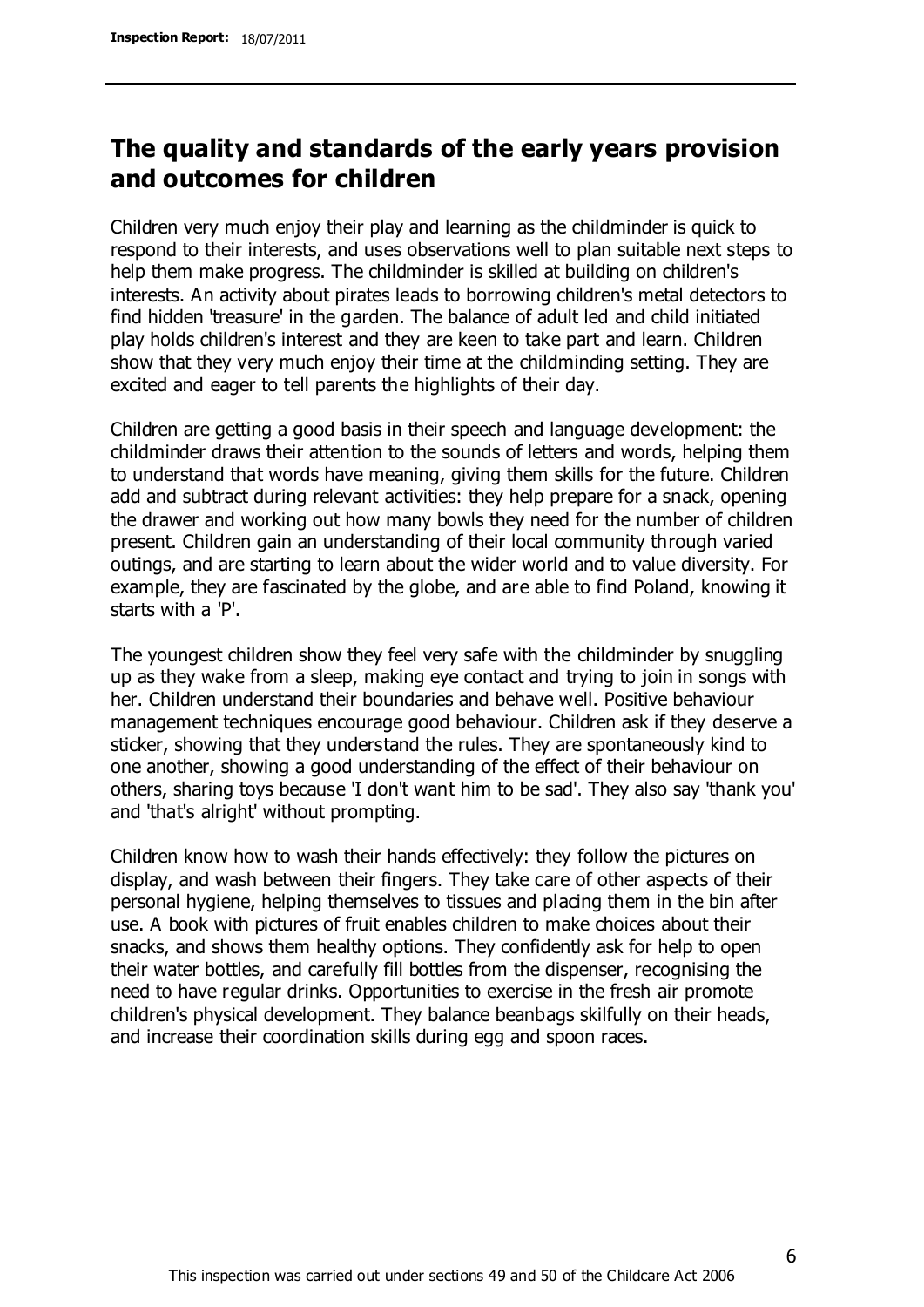# **Annex A: record of inspection judgements**

#### **The key inspection judgements and what they mean**

Grade 1 is Outstanding: this aspect of the provision is of exceptionally high quality Grade 2 is Good: this aspect of the provision is strong Grade 3 is Satisfactory: this aspect of the provision is sound Grade 4 is Inadequate: this aspect of the provision is not good enough

#### **The overall effectiveness of the early years provision**

| How well does the setting meet the needs of the<br>children in the Early Years Foundation Stage? |  |
|--------------------------------------------------------------------------------------------------|--|
| The capacity of the provision to maintain continuous                                             |  |
| improvement                                                                                      |  |

#### **The effectiveness of leadership and management of the early years provision**

| The effectiveness of leadership and management of the                                           |               |
|-------------------------------------------------------------------------------------------------|---------------|
| <b>Early Years Foundation Stage</b>                                                             |               |
| The effectiveness of leadership and management in embedding<br>ambition and driving improvement |               |
| The effectiveness with which the setting deploys resources                                      |               |
| The effectiveness with which the setting promotes equality and                                  |               |
| diversity                                                                                       |               |
| The effectiveness of safeguarding                                                               | $\mathcal{P}$ |
| The effectiveness of the setting's self-evaluation, including the                               | ว             |
| steps taken to promote improvement                                                              |               |
| The effectiveness of partnerships                                                               | っ             |
| The effectiveness of the setting's engagement with parents and                                  |               |
| carers                                                                                          |               |

### **The quality of the provision in the Early Years Foundation Stage**

The quality of the provision in the Early Years Foundation Stage  $\vert$  2

### **Outcomes for children in the Early Years Foundation Stage**

| <b>Outcomes for children in the Early Years Foundation</b>    |  |
|---------------------------------------------------------------|--|
| <b>Stage</b>                                                  |  |
| The extent to which children achieve and enjoy their learning |  |
| The extent to which children feel safe                        |  |
| The extent to which children adopt healthy lifestyles         |  |
| The extent to which children make a positive contribution     |  |
| The extent to which children develop skills for the future    |  |

Any complaints about the inspection or report should be made following the procedures set out in the guidance available from Ofsted's website: www.ofsted.gov.uk